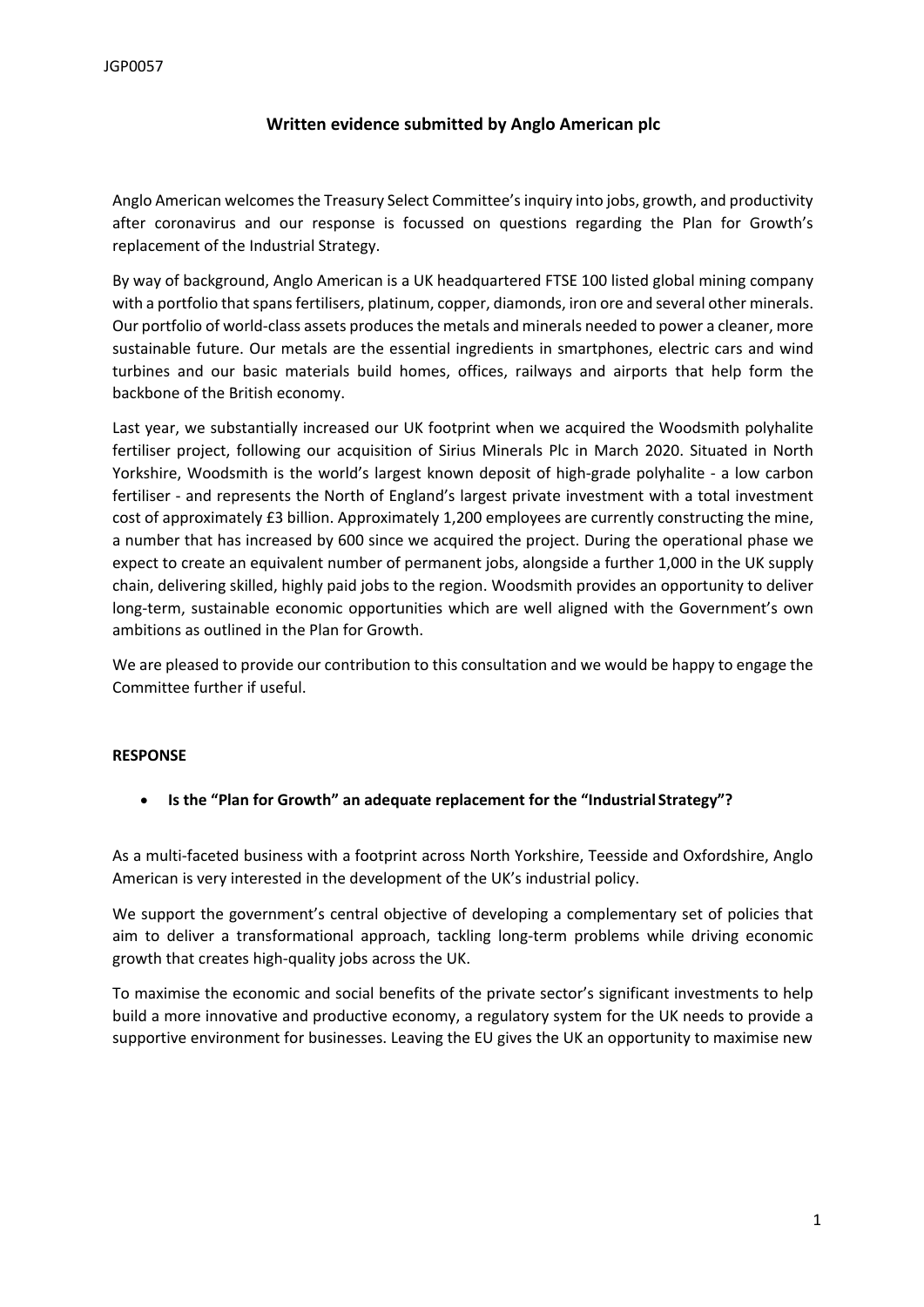legislative freedoms and ensure policymaking supports private sector investment and innovation, enables business to flourish, and boosts growth.

Throughout the Plan for Growth the government recognises that "the private sector has a big role alongside the government in increasing investment and improving economic outcomes". This is supported by the Prime Minister's foreword "Above all, we will embrace the instincts and know-how of the wealth creators, those in the private sector who invest money and take risks on new ideas that lead to new jobs, new industry and some of the greatest advances humanity has ever known." In our view it is essential that this sentiment is translated into a policy framework that enables the private sector and government to work together to produce positive social and economic outcomes. This is particularly true when trying to find solutions to problems in areas with historic underinvestment and suffering from post-industrial decline.

As a company we have spearheaded a unique form of private-public partnership through the implementation of our Collaborative Regional Development (CRD) programme at the Woodsmith Project. CRD is Anglo American's model for supporting long-term, sustainable economic opportunities in the regions around its operations. As part of this activity Anglo American seeks out collaborative partnerships with relevant local stakeholders, including local government, third party organisations and economic development bodies. CRD recognises that achieving sustainable growth is too complex and too large a task to be solved by any one institution alone, but that it needs to be delivered through collaboration and partnership between the public and private sectors. Our aim is to act as a facilitator and catalyst for change in the regions that host our operations. As a consequence, we seek to support, enhance and complement the work of existing government-led agencies, whilst also bringing in other private sector and civil society organisations.

Our collaborative approach looks beyond the immediate vicinity of our sites to identify regional opportunitiesto support existing investments and initiatives, including through engagement with local government, to maximise the value to host communities, independent of Anglo American's presence, so the benefits will be felt long beyond the life of the mine. Having been successfully rolled out across all of our mines in Southern Africa and Latin America, the CRD programme developed for North Yorkshire is the first time a multinational investor has attempted to deliver such a scheme in the UK.

Our initial analysis around our Woodsmith mine has highlighted opportunities to support the region in becoming a Net Zero leader through the growth of low carbon capabilities, in particular its offshore wind, carbon capture and storage, and hydrogen capabilities. We have also uncovered opportunities in cyber security, agricultural research and local business growth. Alongside this we have identified challenge areas including lower productivity and levels of R&D funding, workforce and skill issues, business presence, accessibility and specific areas of higher deprivation. In each of these areas the Woodsmith project, and the Anglo American group more broadly, have requirements or capabilities that, when linked to local initiatives, can support hundreds of additional jobs in the region and the UK more broadly. We think there are real synergies between this approach and the strategic ambitions of the government as outlined in the Plan for Growth. We would like to see the UK's industrial policy evolve from the 'sector deal' focus that was present under the Industrial Strategy to a more holistic plan that provides active government support and investment in science and technology, skills and innovation. This should be coupled with a policy framework that provides the basis for a dynamic enterprise economy that embraces the instincts, expertise and experience of the privatesector.

As the Plan for Growth replaces the Industrial Strategy, we would urge increased emphasis to be placed on how effective public and private sector partnerships can be forged to help achieve the Plan for Growth's strategic aims. Anglo American believes that CRD could serve as an effective example for